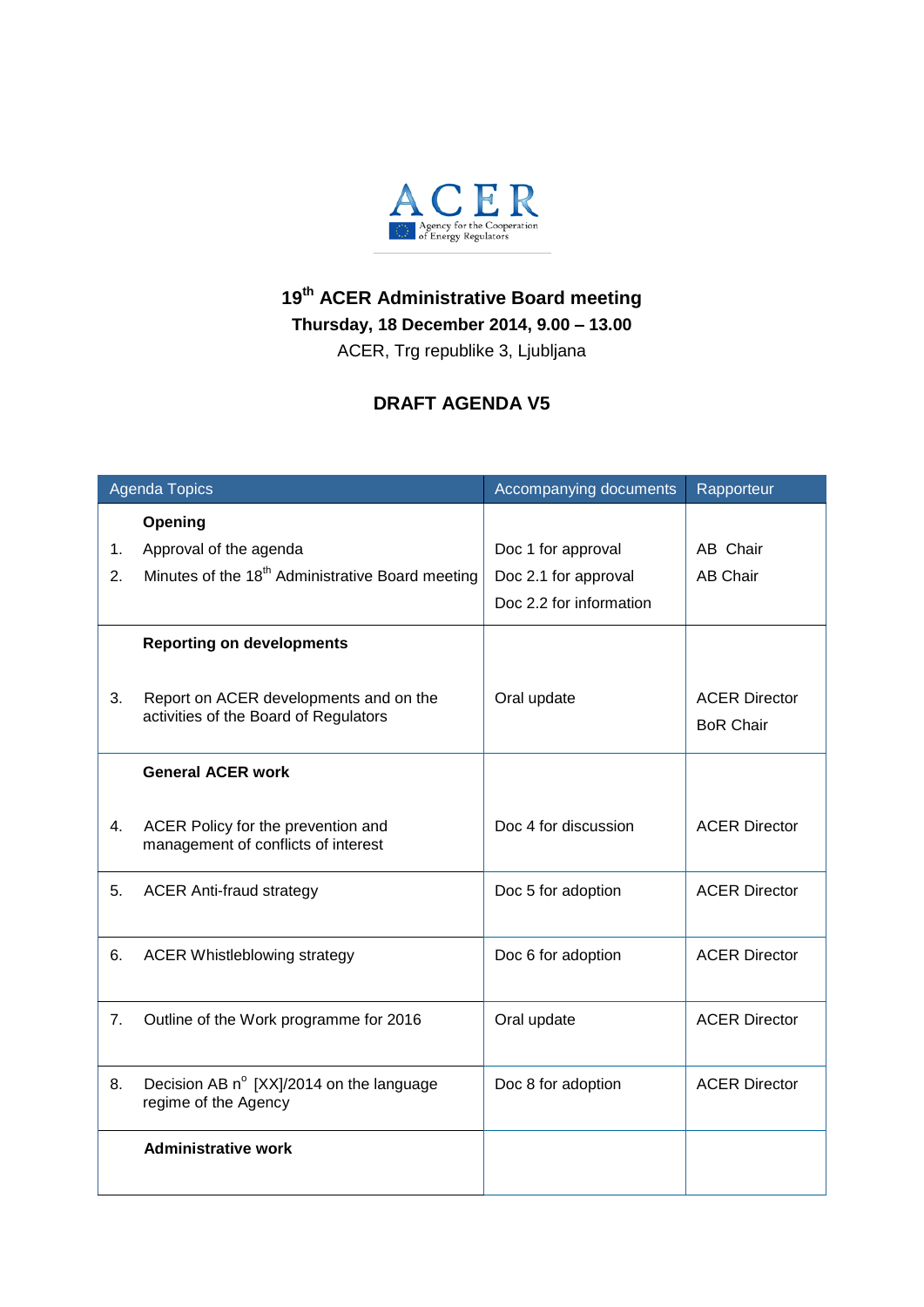|     | <b>Agenda Topics</b>                                                                                                                                                                                                                                                                                                                                                                                                      | Accompanying documents                               | Rapporteur                              |
|-----|---------------------------------------------------------------------------------------------------------------------------------------------------------------------------------------------------------------------------------------------------------------------------------------------------------------------------------------------------------------------------------------------------------------------------|------------------------------------------------------|-----------------------------------------|
| 9.  | Decision AB n° [XX]/2014 on the adoption of the<br>Implementing Rules to the Financial Regulation<br>of the Agency for the Cooperation of Energy<br>Regulators                                                                                                                                                                                                                                                            | Doc 9 for adoption                                   | <b>ACER Director</b>                    |
|     | 10. Decision AB n° [XX]/2014 on the adoption of the<br>2015 budget for the Agency of the Cooperation<br>of Energy Regulators                                                                                                                                                                                                                                                                                              | Doc 10 for adoption                                  | <b>ACER Director</b>                    |
|     | 11. Director Decision 2014-14 of 7 November 2014<br>on budget transfers - November 2014                                                                                                                                                                                                                                                                                                                                   | Doc 11 for information                               | <b>ACER Director</b>                    |
|     | 12. Decision AB n° [XX]/2014 on the modification of<br>the establishment plan of the Agency for the<br>Cooperation of Energy Regulators, in compliance<br>with Art.38 of Commission Delegated Regulation<br>(EU) No 1271/2013 of 30.9.2013 on the<br>framework financial regulation for the bodies<br>referred to in Article 208 of Regulation (EU,<br>Euratom) No 966/2012 of the European<br>Parliament and the Council | Doc 12 for adoption                                  | <b>ACER Director</b>                    |
|     | 13. The new IAS mission charter for the bodies<br>under Art. 208 of the Financial Regulation                                                                                                                                                                                                                                                                                                                              | Doc 13.1 for information<br>and 13.2 for endorsement | <b>AB Chair</b><br><b>ACER Director</b> |
|     | 14. The 2104 IAS Final Audit Report on<br>Development of Framework Guidelines and<br>Opinion on Network Codes in the Agency for the<br>Cooperation of Energy Regulators (ACER) and<br>the ACER Action Plan on the recommendations                                                                                                                                                                                         | Doc 14.1 and 14.2 for<br>information                 | <b>ACER Director</b>                    |
|     | 15. Opinion of the Court of Auditors on the Agency's<br><b>Final Accounts</b>                                                                                                                                                                                                                                                                                                                                             | Doc 15 for information                               | <b>ACER Director</b>                    |
| 16. | Report on the outside activities of the Director in<br>2014 and Permission to the Director to engage in<br>academic cooperation with the Florence School<br>of Regulation in 2015                                                                                                                                                                                                                                         | Doc 16.1 for consideration                           | <b>ACER Director</b>                    |
|     |                                                                                                                                                                                                                                                                                                                                                                                                                           | Doc 16.2 for adoption                                |                                         |
|     | 17. Authorisation for the publication of the article<br>"Capacity remuneration mechanisms and the EU<br>internal electricity market - The regulators' view:<br>ACER's report on capacity remuneration<br>mechanisms" (with Martin Godfried) in a<br>forthcoming book to be published by Oxford<br><b>University Press</b>                                                                                                 | Doc 17 for approval                                  | <b>ACER Director</b>                    |
|     | 18. 2014 AB Decisions, by delegation of the<br>Administrative Board to the Chairman via<br>Decision AB 05bis/2010 of 21 September 2010                                                                                                                                                                                                                                                                                    | Doc 18 for information<br>(decisions since the last  | <b>AB Chair</b>                         |